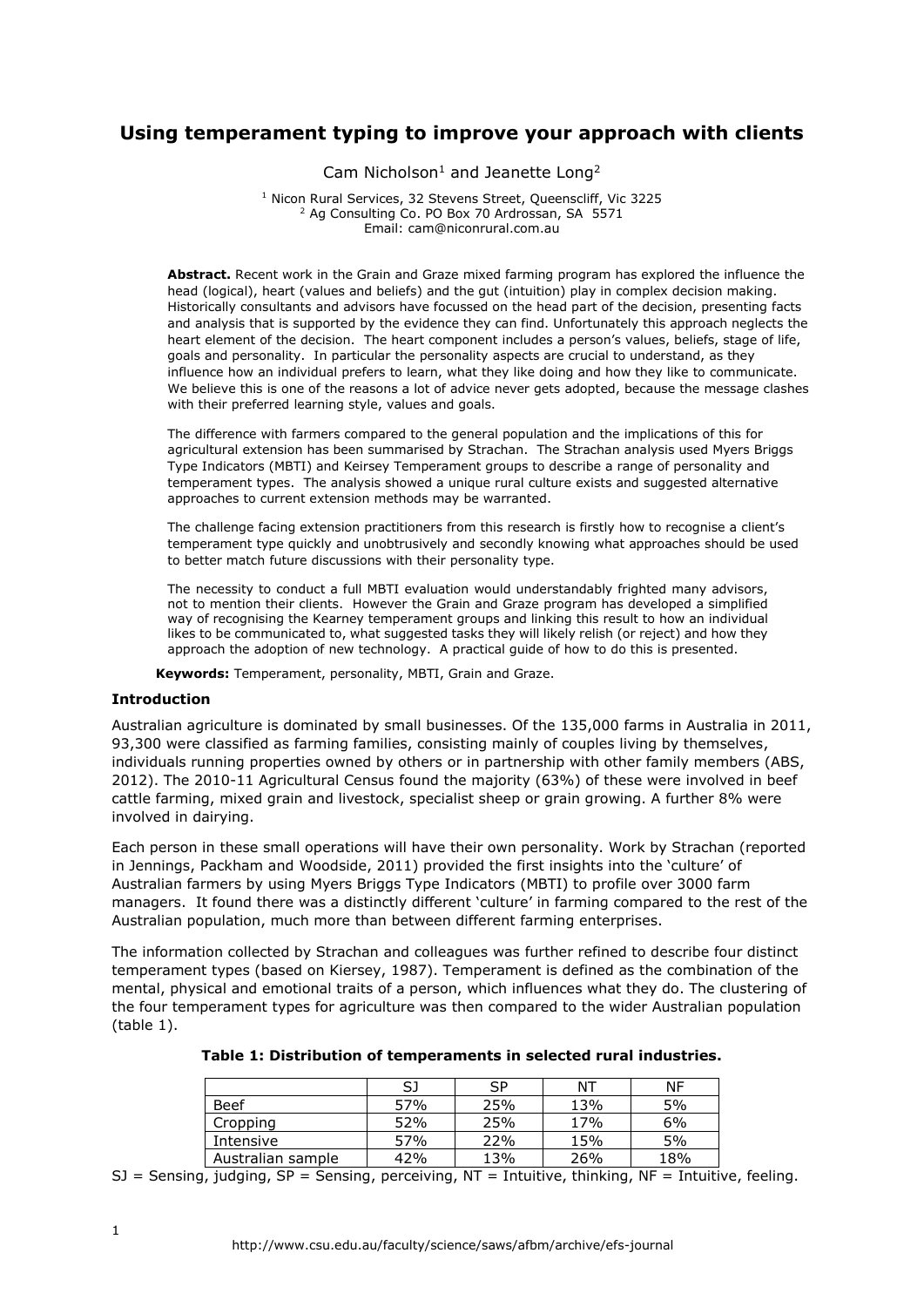The data showed about 80% of farmers were the 'SJ' or 'SP' types, indicating they (amongst other things) have pride in being a farmer, are reliable, steady and cautious. Importantly they are inclined to resist change or only change once there is good reason to do so.

There is no equivalent data on the agricultural advisory sector except for some work with Landcare facilitators across Australia (Long, unpublished data). This shows a very distinct difference between the Landcare support fraternity and the farmers they are engaging with (table 2).

|                      | . -<br>ັ        | <b>--</b><br>ັ | $\mathbf{u}$ | $\sim$ 1 $-$ |
|----------------------|-----------------|----------------|--------------|--------------|
| andcare facilitators | 30 <sub>o</sub> | 70⁄0           |              | $0.4\%$      |

**Table 2: Distribution of temperaments in Landcare facilitators (n=185).**

The conclusions of Strachan and insights from Long creates a significant challenge for effective agricultural extension. The majority of the target audience appear to be naturally reluctant to change because of their temperament. They change when they can see tangible benefits and the risk of adoption has been reduced through refinement by others. Secondly the people providing advice, in this case towards natural resource management, have very different personalities to those they are likely to be engaging with. The potential trap is for advisors to conduct extension that suits their personality and not in a way that suits the target audience.

But even if we recognise the importance of different personality types in agriculture, how can we conduct personality analysis and use this information to become more effective in understanding our audience, what we present to them and how we facilitate their learning?

Recent work in the Grain and Graze mixed farming program has explored what influences complex decision making. It was concluded the perceived failure of many farmers to adopt new or different practices was a result of an over emphasis on winning the 'head' or logical part of the decision (facts and analysis) and insufficient respect for the 'heart' (values and beliefs) and the 'gut' (intuitive) elements of the decision (Nicholson, 2015). The reluctance of farmers to change identified by Strachan may well be anchored in a failure by extension practitioner to recognise the 'heart' and 'gut' influences which are partly shaped by the personality and temperament of the target audience.

Personality influences the way we learn, the way we make decisions, organise our lives and communicate with others. There is often debate about what shapes our personality type and while the percentages vary, roughly 40% of personality is genetic, 40% is formed during our formative years (up to about the age of 14) and 20% is through socialisation (Plowman, pers comm). This infers we are unlikely to change the personality of the target audience, so we need to adapt our extension approach.

By understanding the personality types and temperament of individuals, extension practitioners can tailor their interactions and messages to better suit the target audience. They can also recognise their own personality biases and look to flex their approach to suit a different personality or even different personalities within the same business. Unfortunately undertaking the complete MBTI analysis takes about one hour (Briggs Myers, 1980) and results in 16 possible personality descriptions. Personality type can then be condensed into one of four temperament groups (Keirsey 1987), but relies on completing the initial MBTI. Shorter but less comprehensive approaches are available but still take time and are often intrusive on the audience.

The Grain and Graze program has taken the MBTI approach and temperament typing to create six descriptors than can be used by extension practitioner to quickly align behaviours they observe in their clients with a temperament type. This typing can then be used to tailor how to engage, what to say and how to assist in informing a decision.

The approach is relatively simple, by reading descriptions and making a two step judgement based on what is observed. This gives four temperament types of farmers, consistent with the categories used by Strachan. These two-step process can be summarised as follows (figure 1).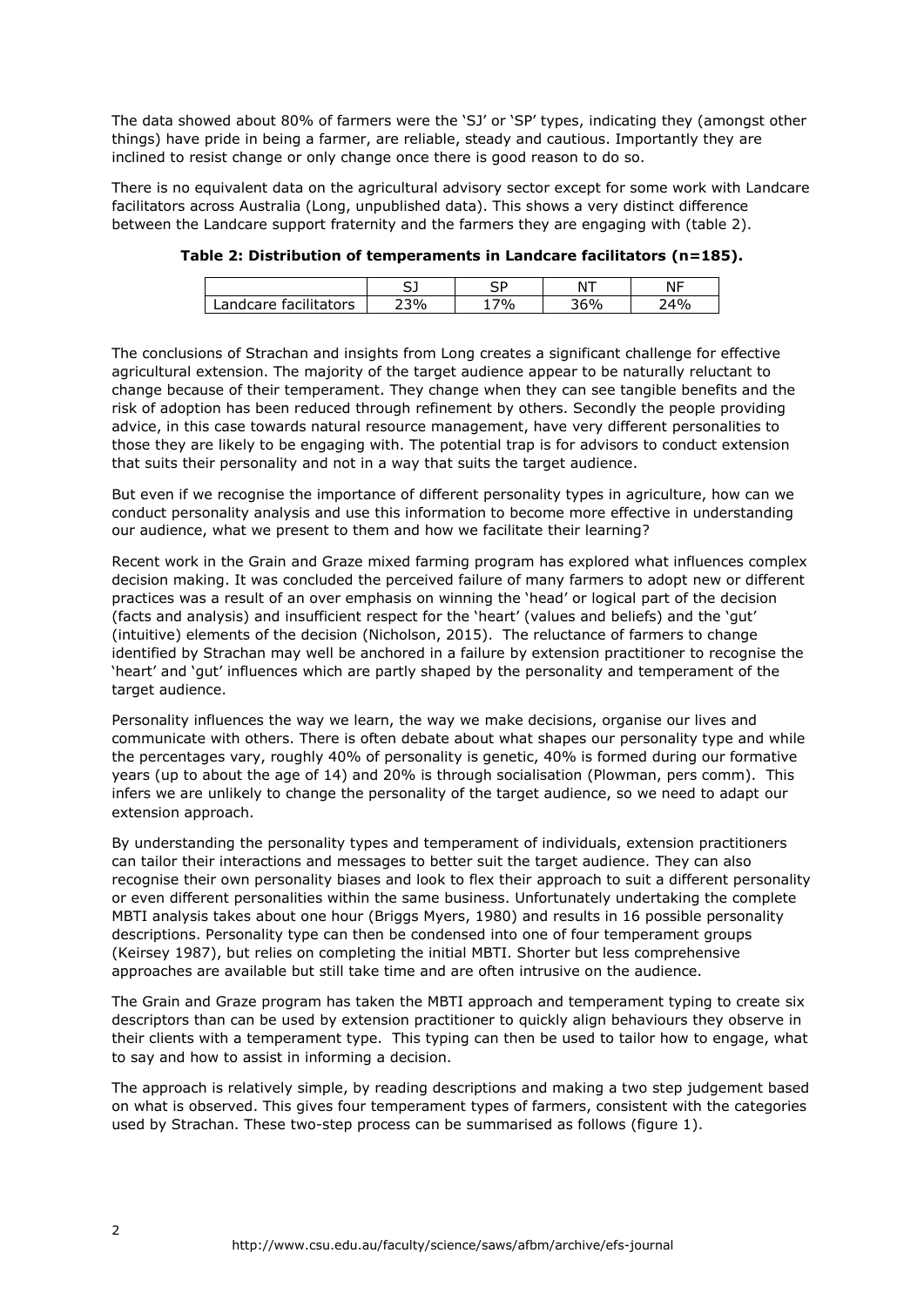



# **Identifying the Grain and Graze personality descriptors**

Step 1: Determine how they learn

This separates people into two types of learners, the **detail** learner (the 'S' group in MBTI) or the **big picture** learner (The 'N' group in MBTI). Approximately 75% of the farming population are detail learners.

A **detail learner (S)** behaves something like this;

They focus on the present and what is real and concrete. They like to learn using all five senses and work through problems from the beginning, progressing in a logical sequential way. They like facts, but also trust their intuition and past experiences to inform their learning. You would describe them as practical and down to earth, if not a bit conservative. They only see the bigger picture once they have worked through the parts.

A **big picture learner (N)** behaves something like this;

They jump in the deep end, motivated by the possible outcome, big results and what could be. The details gets worked out as they go. They value innovation, can be speculative and are imaginative, liking theories and possibilities. They learn by connecting patterns or bits of the jigsaw. They are future focused.

If they are a detail learner (S), decide if they like to be **organised** (the 'J' group in MBTI) or are **flexible** (the P group in MBTI).

Step 2a. How they like to be organised

An **organised** person appears something like this;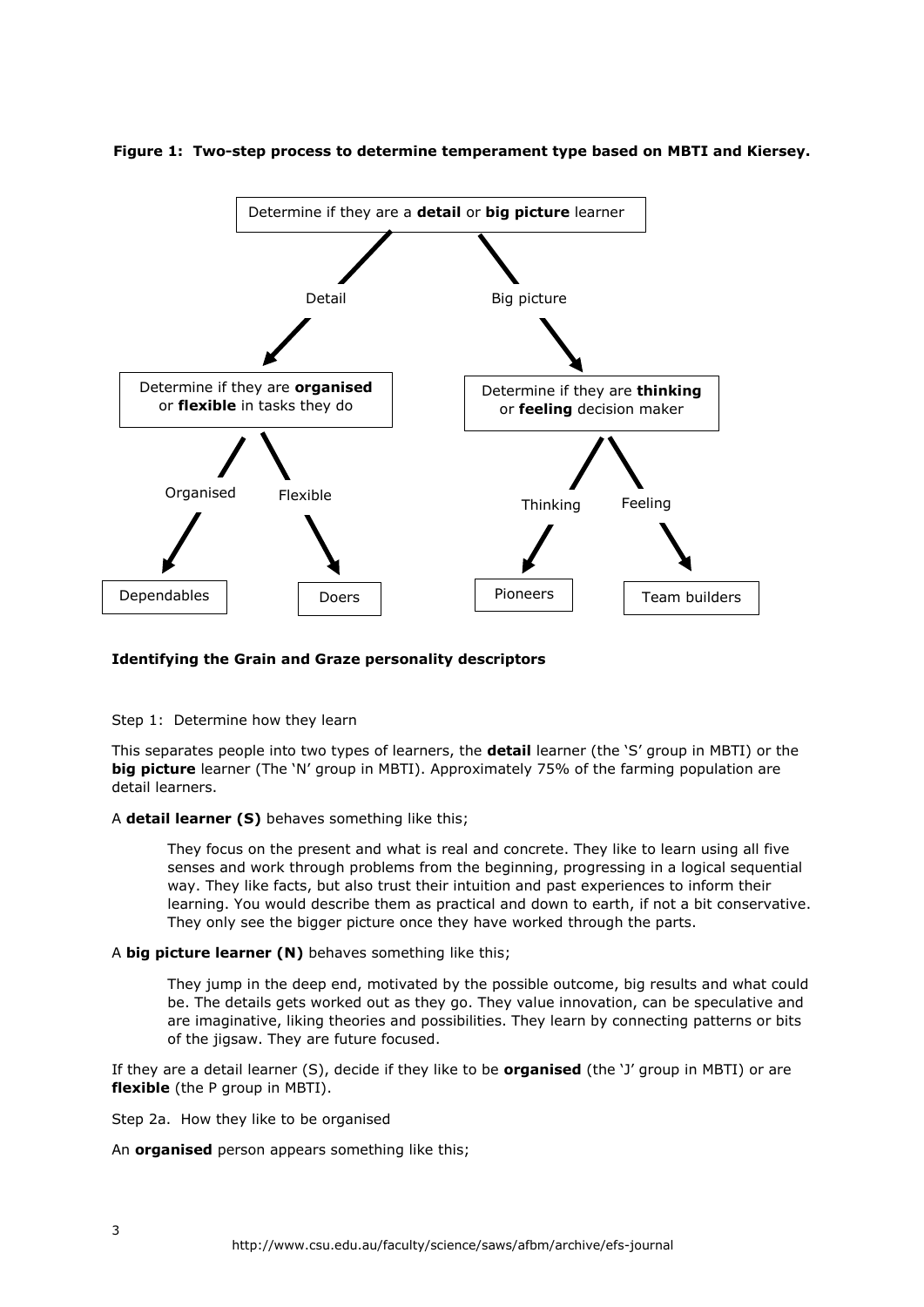They make plans and follow them and don't like to rest until the job is done. It's often one job at a time. They make lists, file things, make appointments and keep them, getting annoyed when things change especially at the last minute. When they meet you, they will have all their questions and documents at their fingertips. They handle time-limits well, planning their life towards deadlines. They are more likely to follow the 'rules' and like to have order in their world.

# A **flexible** person appears something like this;

They appear spontaneous and adapt readily to changing circumstances. They are more likely to have lots of balls in the air at one time, find it hard to say no. Deadlines and 'rules' are for guidance only and they often plan backwards from a deadline, getting things finished at the last second or a bit later. A flexible person often appears chaotic but it doesn't seem to bother them. Don't expect them to have specific documents at their fingertips.

Step 2b. If they are a big picture learner (N), decide how they make decisions either as a **thinker** (the 'T' group in MBTI) or as a **feeler** (the 'F' group in MBTI) person.

# A **thinking** person operate something like this;

You see them coming up with logical solutions to problems, working through a process because they believe there is a 'right' answer at the end of it. They conduct analysis before making a decision and value collecting information to calculate the bottom line. They will often hold a strong point of view and defend it, often being insensitive to the feelings or reactions of others. To outsiders a thinker can appear 'hard and cold', often negative to new ideas and suggestions and willing to pour cold water over a new idea.

#### A **feeling** person operates something like this;

They take into account people's feelings and values when making decisions, preferring to keep the peace rather than 'poke the possum'. They are hurt by criticism or ridicule, taking it personally and commonly withdraw to avoid further distress. They are great hosts and are 'people' people, being inclusive and canvasing a range of thoughts and opinions when important decisions are made. You see them looking after the emotional wellbeing of others around them, often spending money and putting in systems to make their job easier. We often describe them as 'warm and fuzzy' and often have a strong environmental focus.

While there is nothing black and white about personality types, the four temperament groups do have distinct characteristics that help describe differences in the farming population. In this paper each group has been given a name and description to align more with farming and agriculture.

# Group 1: **Dependables** (the 'SJ' in MBTI)

They are proud of the industry they work in and believe what they do is of great value and service to the community. They like being called a farmer and achieve great satisfaction from growing products that look and taste good.

Dependables have a strong work ethic. They value consistency and routine, often getting pleasure out of doing the same task day after day until the job is done e.g. shearing, sowing, harvest. They are careful and value reliability, consistency, loyalty, security and order, so tend not to 'rock the boat' and protest. If they don't like something they simply don't participate. They like to be helpful and will often involve themselves in the local community through sport, services eg fire brigade or local committees, but more as a helper than a leader.

Their skills include attention to detail, reliability and a capacity to work to a deadline. They like solid facts and are good at developing policies and procedures. They dislike change for change sake but will take on new innovation once it has been tried and tested and a process or guideline has been developed, usually by the pioneers. They are more risk averse than the other groups.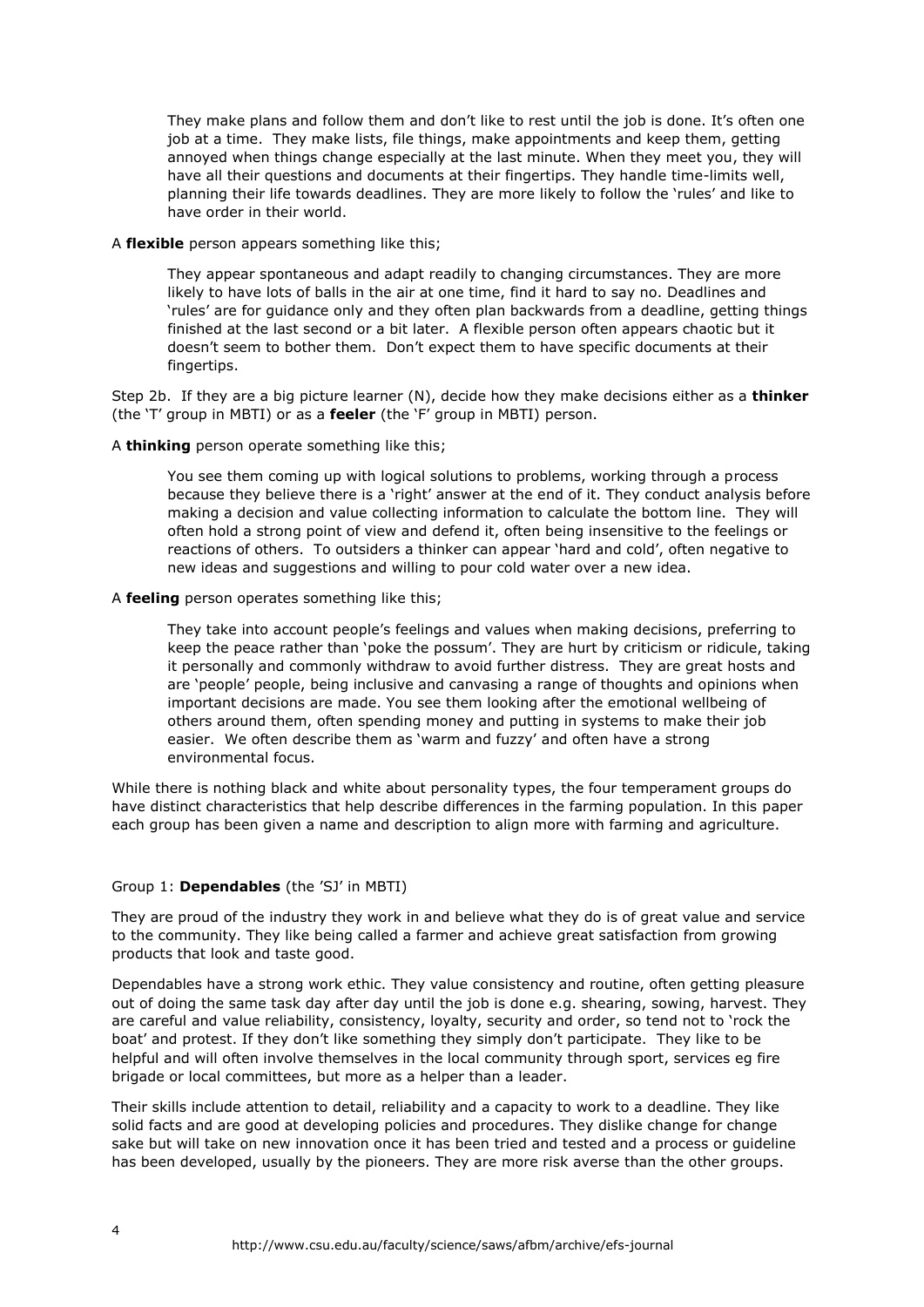If you visit their farm most are likely to have a shadow board in the workshop with the tools neatly arranged in their place. A whiteboard will show the jobs list and this is marked off as completed. Machinery is neatly parked around the sheds, most gates swing and the woolshed is tidy after shearing is over.

They like to be provided with a detailed plan from their Adviser. Being clear about things like pesticide or fertiliser rates is important to them and will double check the detail. They like to have a contingency plan for alternatives like an early or late break.

# Group 2: **Doers** (the 'SP' in MBTI)

Doers like farming but don't hold the same level of consistency and routine of the Dependables. They like to jump into things and get them done even if all the detail hasn't been sorted out. It is common to see them with multiple activities on the go at any one time, many of which will not be finished.

They work hard, often at a frantic pace but generally have a good sense of timing. They are more likely to take on new ideas, are at their best when the pressure is on and don't mind taking risks. They will do whatever works for a quick and effective payoff even if they have to ignore convention and rules.

They are good with detail, realistic, open minded and fairly tolerant but are impatient with theories and abstractions.

They also have a shadow board in the shed, but not all the tools are in their place. However they usually can put their hands on what they need when they need them. Machinery will often be in pieces, taking a part off one implement to put on another so the job gets done. Enjoying practical hands on activities, they are likely to favour spending time in the technical aspects of farming such as fixing machinery, building fences and making things. They like working in the business not on the business.

While they still value the detailed plan from the adviser, they don't follow it as closely as the Dependables.

#### Group 3: **Pioneers** (the 'NT' in MBTI)

Pioneers will try almost anything and will often be the first in the district to try something new. While they love getting their teeth into the start up, they have to concentrate to sustain interest once the project is past the design phase.

Pioneers are consistently good at generating new ideas. Their strengths include problem solving, strategic planning and understanding complex systems. They see patterns in complexity and are the innovators of new technology. Their potential weakness is failing to focus on the needs of other people because they are too wrapped up in the next thing.

The Pioneers are likely to have several projects on the go at once, this may show up as an untidier farm yard. They will often have trials on their property; evaluating new products or ideas. They are often the first in the district to try something new such a new crop or pasture. Gates often don't swing, the woolshed still has the oddments from shearing lying about and there are a lot of 'I must get around to that' jobs to do.

When working with Advisers they will talk conceptually about the plan for the year identifying the goals and outcomes and are not so interested in the detail of the plan, as they will work it out as they go along. The adviser will often find the plan they prepared has changed since their last visit.

Group 4: **Team builders** (The NF in MBTI)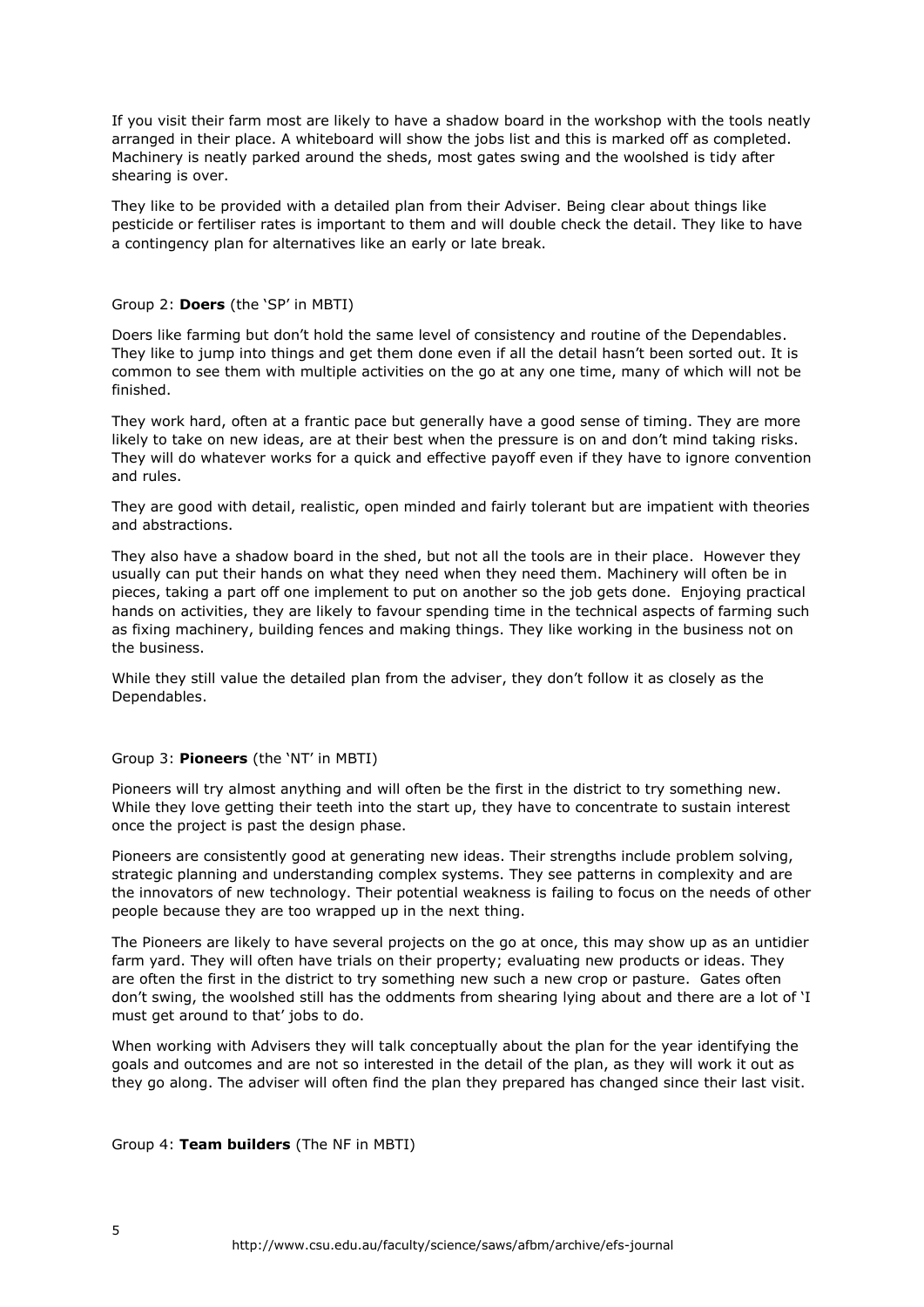Team builders are genuine people with integrity. They always trying to reach their goals without compromising their personal code of ethics. They speak mostly of what they hope for and imaging what might be possible.

They tend to focus on the people needs of a business or community and make great community leaders. They support inclusive decision-making and firmly believe the strength of the business lies in the people. Their strengths include developing a vision and empowering others to join them. They often avoid conflict, strive for harmony and may ignore problems in the hope that they will go away. Team builders are more likely to recognise the sometimes difficult role women can experience in farming businesses and where conflict can arise. They recognize the differences between genders and work to accommodate these.

Team Builders with staff will like their adviser to visit early in the week so activities can be planned to ensure the staff have family time on the weekend. It's important to them to have a harmonious team and value social events to show their appreciation.

# **Using this knowledge to adapt your extension approach**

The four temperament types require a different approach to maximise the chances of meaningful engagement. Key considerations to enhance engagement with the four temperament groups are presented (table 3). With these ideas, four different strategies may be appropriate for the same practice change.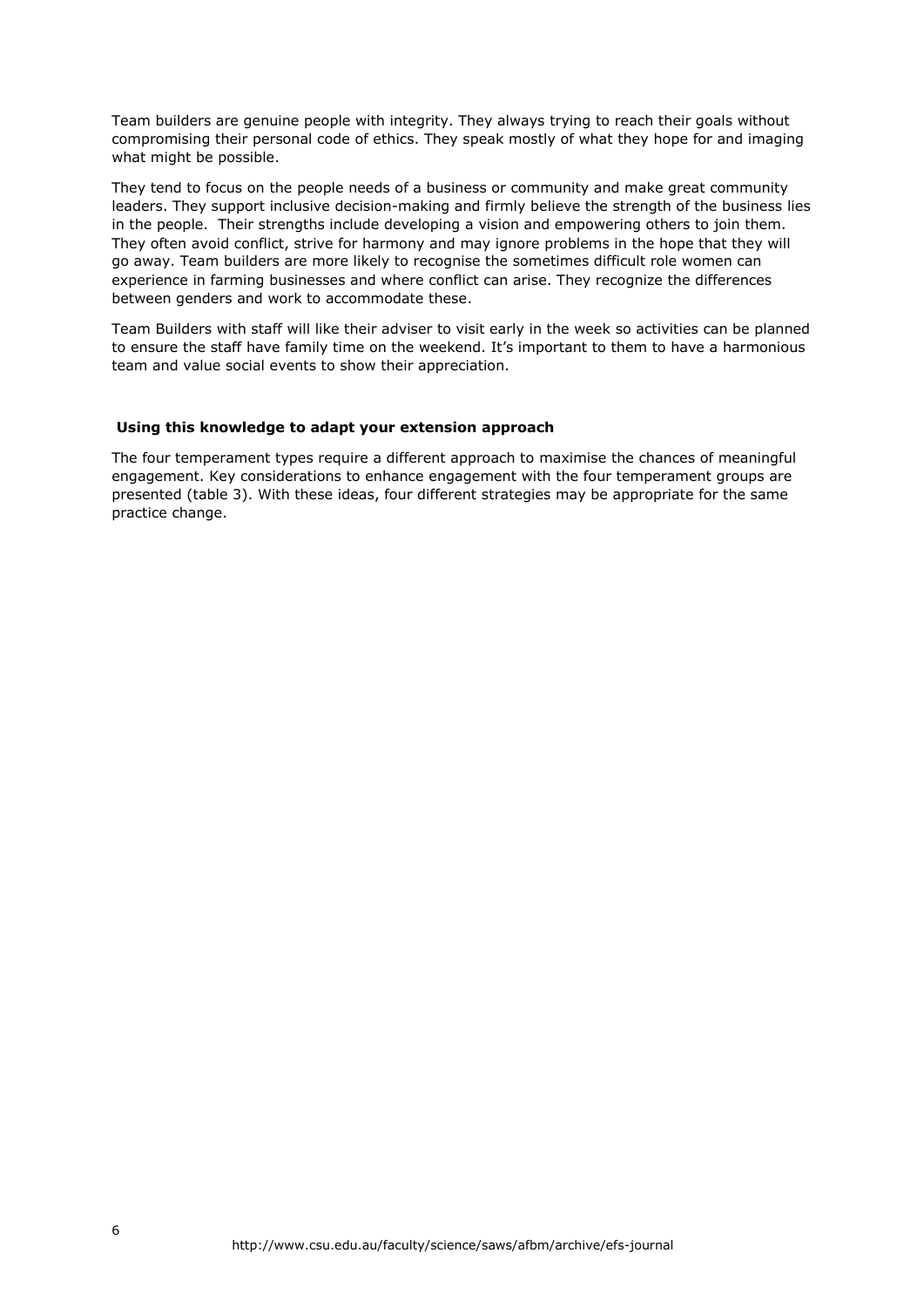| <b>Temperament</b> | Key considerations that may enhance engagement                                                                                                                                                                                                                                                                                                                                                                                                                                                                                                                                                                                                                                                                                                                                                                                                                                                                                                                                                                                                                                                                                                                                                                                                                                                                                                                           |
|--------------------|--------------------------------------------------------------------------------------------------------------------------------------------------------------------------------------------------------------------------------------------------------------------------------------------------------------------------------------------------------------------------------------------------------------------------------------------------------------------------------------------------------------------------------------------------------------------------------------------------------------------------------------------------------------------------------------------------------------------------------------------------------------------------------------------------------------------------------------------------------------------------------------------------------------------------------------------------------------------------------------------------------------------------------------------------------------------------------------------------------------------------------------------------------------------------------------------------------------------------------------------------------------------------------------------------------------------------------------------------------------------------|
| type               |                                                                                                                                                                                                                                                                                                                                                                                                                                                                                                                                                                                                                                                                                                                                                                                                                                                                                                                                                                                                                                                                                                                                                                                                                                                                                                                                                                          |
| Dependables        | Avoid saying what they have been doing is 'wrong' (no longer best practice) because they may take offence and turn off<br>Change needs to be incremental, with motivation built on evidence and facts that relate immediately to them and not some remote<br>example<br>Introduce ideas that don't disrupt current practices too much (small steps)<br>$\bullet$<br>Localise the solution and information as much as possible because they only trust local and proven<br>$\bullet$<br>Design programs that allows farmers to test their own issues and help them monitor changes on their farm<br>$\bullet$<br>Value and explore their past experiences and intuition as this is the foundation of their learning<br>$\bullet$<br>Use small scale demonstrations of different approaches identified by participants (some of which may not work) to learn from because<br>they are strong experiential learners<br>Discuss problems in a group setting (but maybe not as a stand-alone topic) so participants know they are not alone and that it is a<br>district problem that we need to work on collectively to solve<br>There needs to be a long term commitment to this temperament type because change is slow and methodical and they are developing<br>$\bullet$<br>their own procedures, not adopting them from somewhere else.                                |
| Doers              | Have bolder type suggestions on possible solutions that they may test<br>$\bullet$<br>Invite other farmers who have already had a go to tell their story<br>Go direct to the paddock scale trialling but be prepared to offer some support because they will get too busy and may miss potentially<br>$\bullet$<br>critical timing and measurements<br>Avoid boring them with theories and left field ideas, concentrate on what seems to be working and what we could do next to build on<br>$\bullet$<br>this success<br>Be prepared for them to drop the practice if a short term gain can be made by reverting to their 'old ways', but encourage them to<br>start again, using this as a learning experience e.g. a crop that is inappropriate in a rotation to achieve long term weed control will be<br>introduced because the price that year is really high, so when they come back to the rotation discuss what might have been lost<br>compared to what has been gained<br>Facilitate discussion around how they could make these ideas work in their farming system, what changes would need to be made and<br>$\bullet$<br>how they might make these changes<br>Offer to mentor them so they become a speaker for the dependables (as people in this group have a lot of things in common with the<br>$\bullet$<br>dependables but maybe are a bit bolder). |
| Pioneers           | Sell the problem without offering a solution<br>$\bullet$<br>Be a 'gopher' to support them with information and data that they need to answer the questions they have<br>$\bullet$<br>Provide a sounding board for their ideas without sitting in judgement, however be prepared to challenge their thinking especially with<br>$\bullet$<br>how these possible changes may affect others in the business                                                                                                                                                                                                                                                                                                                                                                                                                                                                                                                                                                                                                                                                                                                                                                                                                                                                                                                                                                |

# **Table 3: Four broad temperament types and key considerations for enhanced engagement**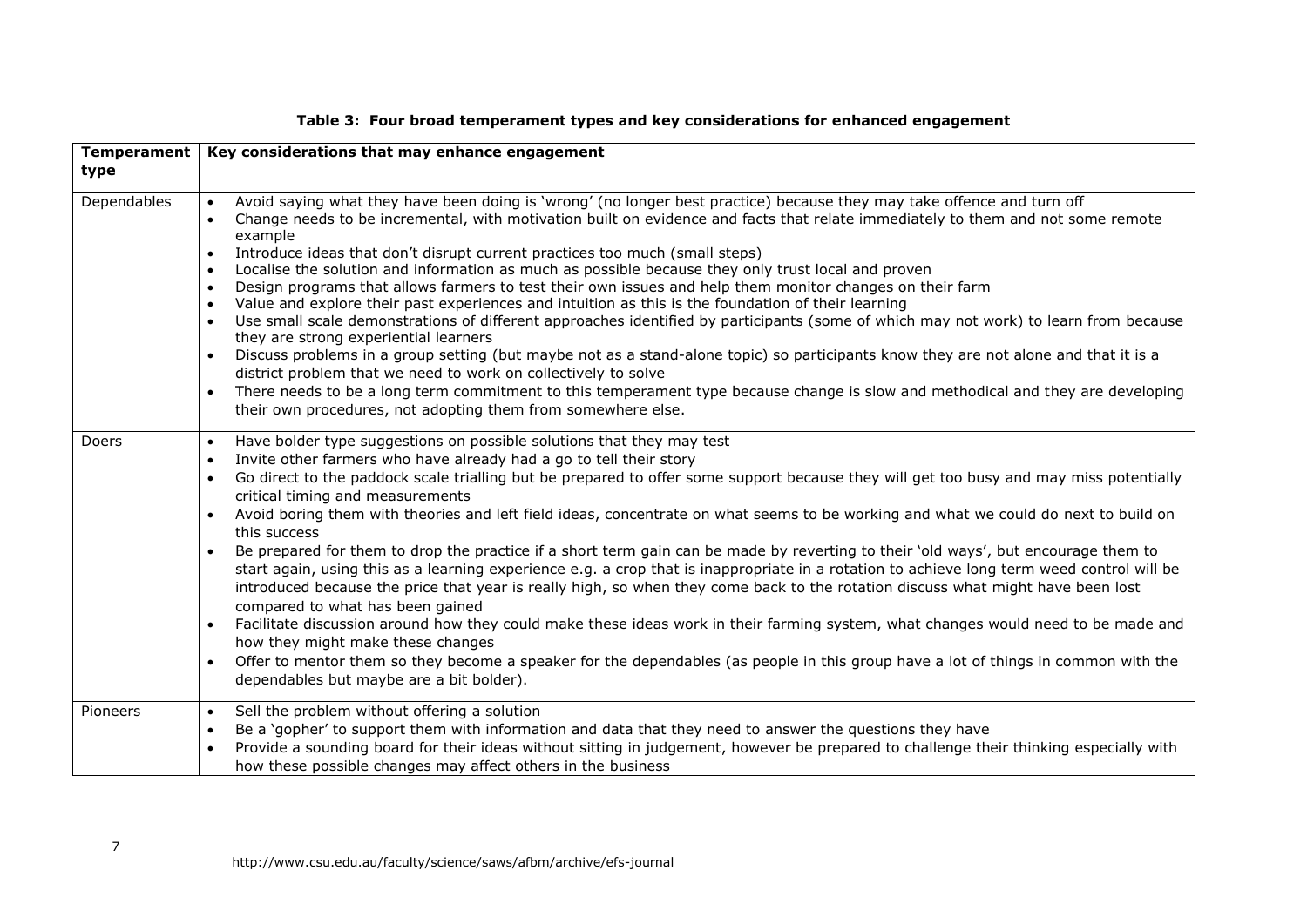|               | Never sell your solution as tempting that this may be, because their thinking is likely to be ahead of yours and they can contextualise<br>the problem within the farm business much better than you can<br>'tidy up' the story of what they have done with a focus on the bottom line e.g. a case study, because they will have moved onto<br>something else and the insights could easily be lost<br>Invite them to 'sell' the issue to industry leaders<br>$\bullet$<br>Don't ask them to design programs for the dependables or doers (because these people are often on panel or boards or committees<br>$\bullet$<br>but think differently so don't really appreciate what the Dependables and doers want). |
|---------------|-------------------------------------------------------------------------------------------------------------------------------------------------------------------------------------------------------------------------------------------------------------------------------------------------------------------------------------------------------------------------------------------------------------------------------------------------------------------------------------------------------------------------------------------------------------------------------------------------------------------------------------------------------------------------------------------------------------------|
| Team builders | Broaden the big picture problem used with the Pioneers to grab the ethical and moral side to the story as well e.g. the sustainability<br>and environmental issues, long term legacy for future generations, family harmony etc<br>Support them with information and data (like the Pioneers)<br>Capture their story but focus on the people considerations and key statements they are likely to make that will resonate with other<br>farmers.<br>Offer to pay for their services to spread the message to others (they will be inclined to want to do so anyway and payment is<br>recognition of their expertise)                                                                                              |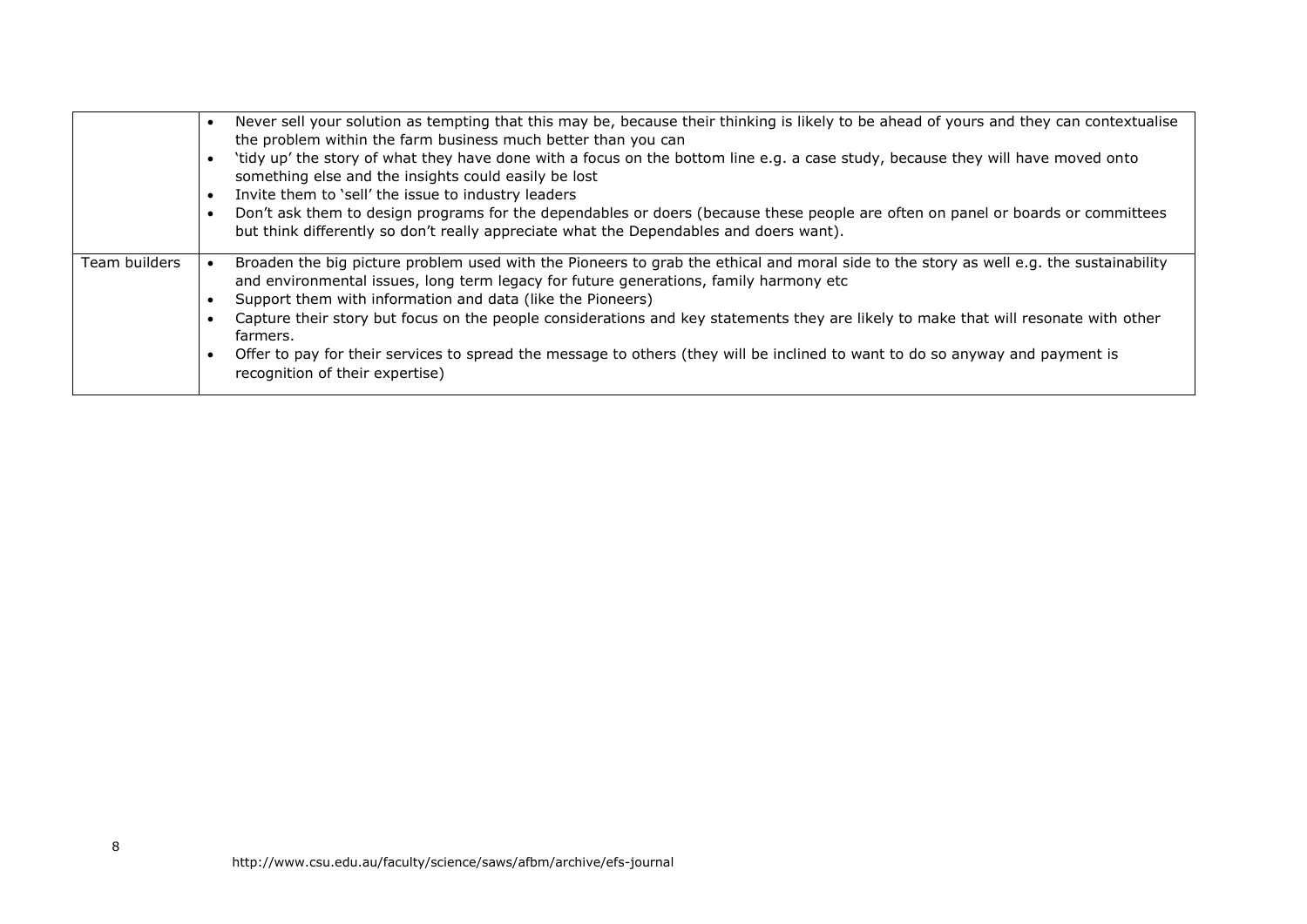An example may illustrate how the insights from table 3 can be applied.

Consider a cropping operation that is beginning to encounter major herbicide resistance problems because of the over reliance on repeated use a small number of chemical groups. As an industry we may see the likely solution in an integrated approach to weed management (IWM) but it would require some major changes to the practices and possibly enterprise mix on farms. We have some experimental data to support the need for change, some good theories about what to do and some useful extension materials.

The four temperament types will respond differently when confronted with this problem. The same thinking can apply to individuals or if dealing with a group of farmers.

The Dependables and Doers ( $\sim$ 75% of the farming population) will struggle to see the long term implications of the problem because they tend to focus on detail and not the big picture (tactical not strategic). They would rather work solving today's challenges than thinking too much about the future. The long term is too far away and possibly too confronting to think about, so they tend gravitate to dealing with the here and now.

The Dependables avoid disruption and are more likely to be focussed on finding the next chemical to hit the market that implementing an IWM program. However the next chemical is the starting point for discussion because this is where their thinking is at. While exploring what's new on the horizon, we also discuss how the problem has arisen (not their fault) and that it is a paddock by paddock problem that we don't fully understand. We offer farmers the opportunity to submit some of their own samples for resistance testing (this creates ownership of the problem) to determine the extent of the problem.

Once the results are available, a further discussion is held to discuss the findings and their meaning. At this discussion some simple alternative strategies such as annual fodder crops or green manure crops are also raised, as this is relatively easy to try. For both the findings and alternatives, we discuss their experiences with these fodders and anecdotal stories of resistance. To test these ideas we think are worthy (even if some may not work to learn from as they are strong experiential learners), we offer to set up a small trial of different fodder options (strips in a paddock) and do some basic monitoring that are observed over time. As we reflect on the results we look to take the next small step towards change.

A slightly different approach is used with the Doers compared to the Dependables. Elements such as weed resistance testing are included but we talk up the 'crisis' element of the problem and that a solution will require us to think differently and take a punt (appeals to their greater appetite for risk and solving 'in the moment' problems). We present a few ideas of what others who have faced similar problems are using e.g. windrow burning, chaff carts, crop topping and invite them to a meeting we organise where speakers from outside the district will talk about what they have done. A short trip follows.

At a debriefing from the presentations and trip, we ask who would be willing to try a paddock with an alternative approach. We offer to undertake some monitoring of things like weeds and dry matter production so we can quantify the effect of the treatment. Results are discussed with the individual but we also hold a follow up meeting where the experiences of individuals are shared with others. Particular emphasis is placed on how we could make these ideas work at the whole farm level. A few shining lights are approached to talk to members of the dependable group.

For the Pioneers and Team builders we start with the problem, warts and all and the long term implications to their farming business. We discuss where we need to get to (the goal) and some high level strategic approaches that might help us get there. We act as an investigator, finding out about different approaches the farmer thinks may work. We avoid designing a solution for them, instead feeding in ideas, testing and critiquing the approaches they are formulating. For the Pioneers our questioning also includes asking about the reactions of other people in their business to the possible changes being proposed e.g. bringing sheep back onto the property.

We make a commitment that their pioneering endeavours are not lost to the industry by capturing their 'journey' in a case study that can be used by others. We also make contact within the industry to make sure key decision makers know about what is happening (good news story) but also so they can shape the investment agenda.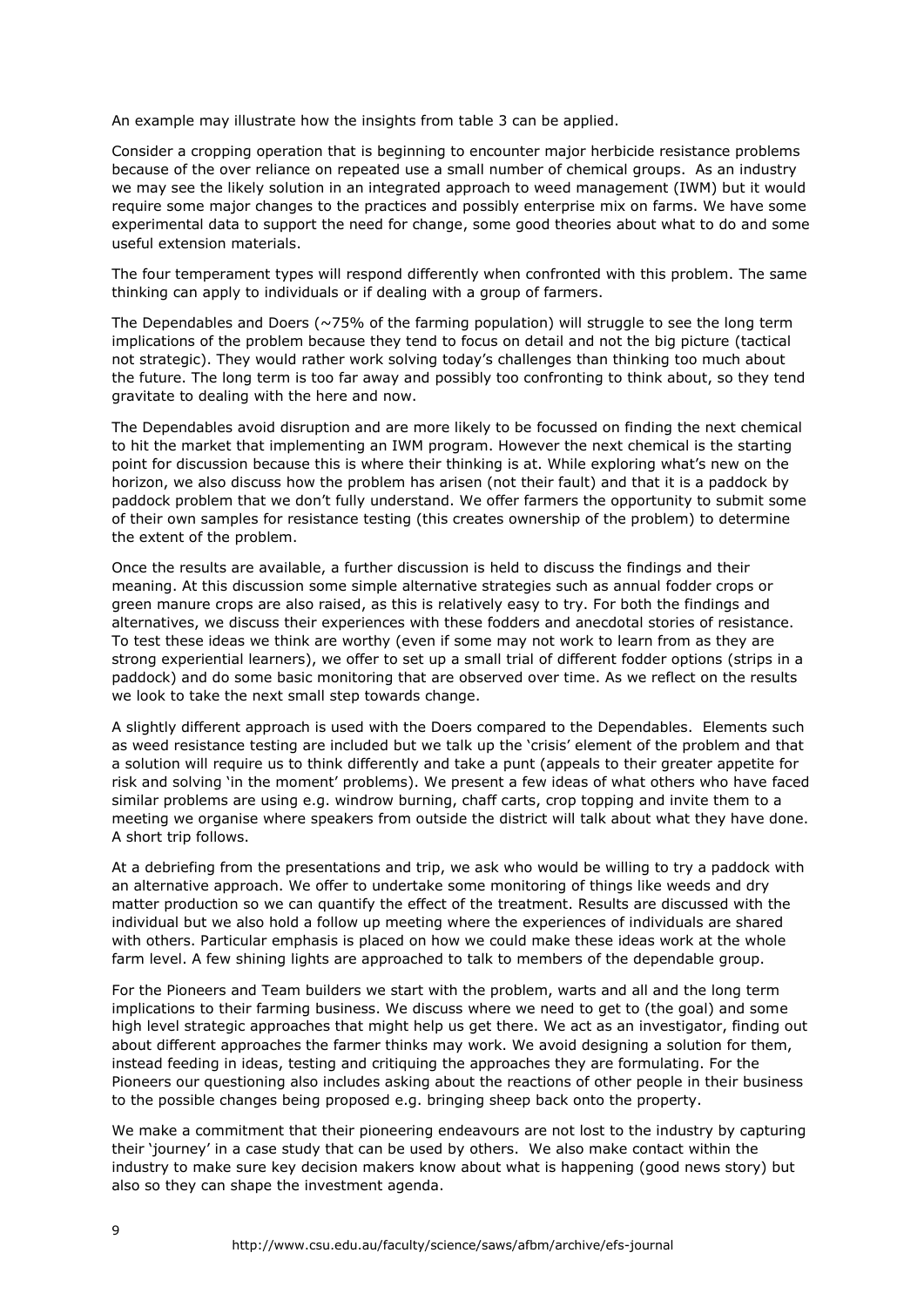# **In conclusion**

We have no doubt extension practitioners will recognise many of the approaches described in the above example. Given most farmers are detail, practical, hands on people, techniques such as discussion groups, plot trials and bus trips will be common practice. However there are useful insights to appreciate from temperament analysis including the need for small, incremental, low disruption steps with the Dependables, to more robust discussion with the Doers and knowing to play a support role with the Pioneers and Team builders.

Commonly our extension programs try and cater for all temperament types with one approach and don't allow the flexibility to adjust for different personalities. In private practice our engagement with clients is often the same, when we are likely to be encountering a variety of personalities that require an individual approach to be most effective.

By applying this simple descriptive analysis of a farmer's behaviour we believe improvements can be made to the effectiveness of agricultural extension.

#### **Acknowledgements**

The authors would like to thank Bill Long and Danielle England who have shared their knowledge and wisdom and to the GRDC for their financial support in the Grain and Graze 3 program.

# **Reference list**

ABS, 2012. Report 4102.0 - Australian Social Trends, Dec 2012. http://www.abs.gov.au/AUSSTATS/abs@.nsf/Lookup/ 4102.0Main+Features10Dec+2012#Farming communities

Briggs Myers I 1980, 'Gifts Differing, Understanding Personality Type' Davies –Black Publishing, Mountain View, California

Jennings J Packham K Woodside D (eds.) 2011, 'Shaping Change: Natural Resource Management, Agriculture and the Role of Extension' Australia: APEN

Keirsey D 1987, 'Portraits of Temperament'. Del Mar California USA. Prometheus Nemisis Book Co.

Nicholson C 2015, 'Making Good Decision Great'. Grains Research Update. Ballarat. GRDC Canberra.